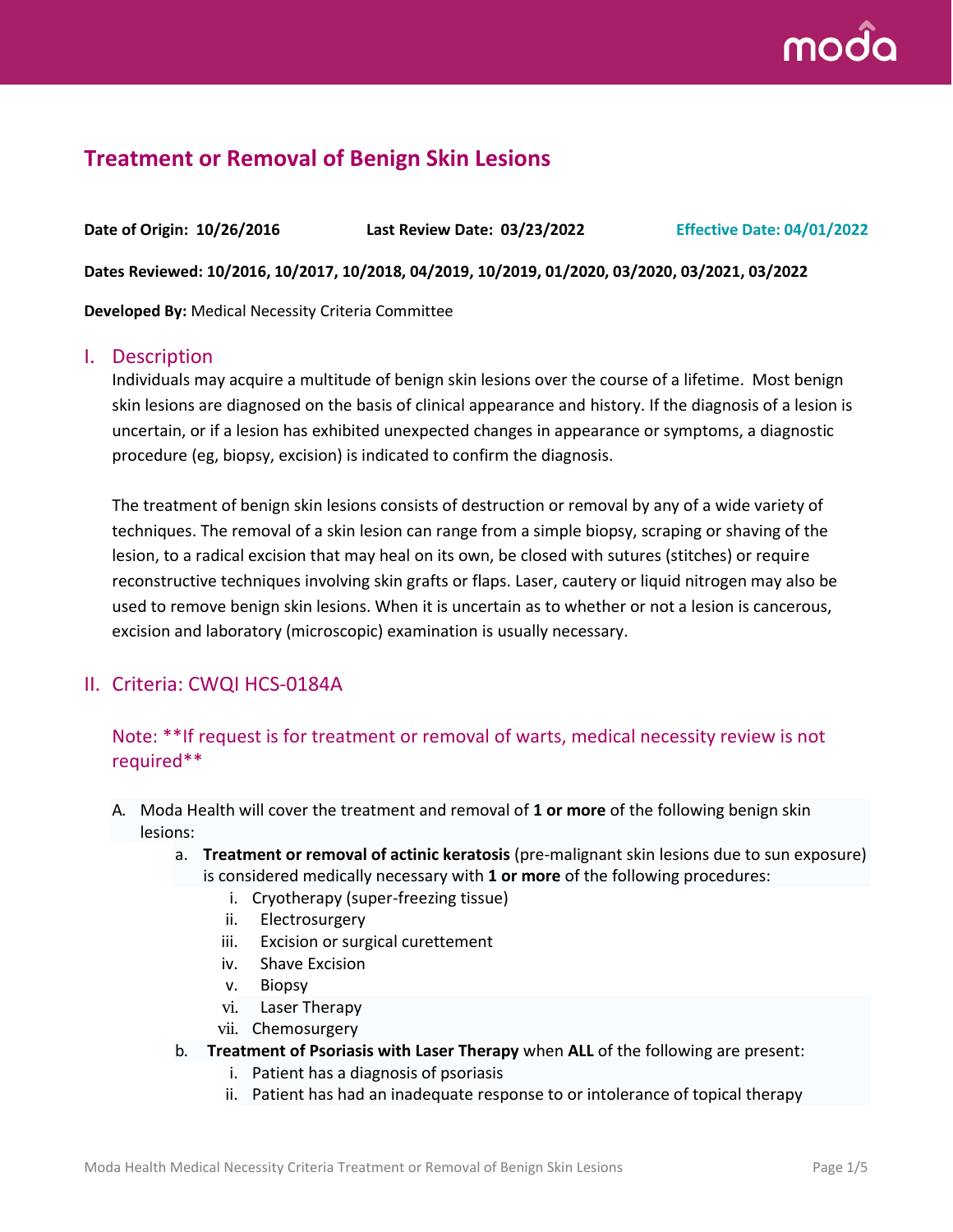- iii. Patient has less than 10% body surface area involvement
- iv. Patient has no history of cutaneous photosensitization
- v. Request is for no more than 13 laser treatment per course; and for no more than 3 courses (a total of 39 treatments)
- vi. If the request exceeds 13 laser treatments per course or more than 3 courses of treatment, the information must include documentation of the response to treatment and a clinical explanation for additional treatments
- c. **Treatment of folliculitis with laser hair removal** when **ALL** of the following requirements are met:
	- i. Patient has a diagnosis of folliculitis and one of the following:
		- 1. The folliculitis has spread
		- 2. The folliculitis keeps coming back
		- 3. The affected area becomes red, swollen, warm, or more painful
	- ii. Patient has had an inadequate response to or intolerance of **ALL** of the following:
		- 1. Medicated shampoo (only applicable for folliculitis of the scalp or beard)
		- 2. Topical antibiotic or antifungal (depending on the etiology of the folliculitis)
		- 3. Oral antibiotic or antifungal (depending on the etiology of the folliculitis)
- d. **Treatment of the following conditions (not an all-inclusive list) with Laser Therapy** is considered experimental and investigational because of insufficient evidence in the peerreviewed literature:
	- i. Atopic dermatitis
	- ii. Eczematous lesions
	- iii. Granuloma annulare
	- iv. Granuloma faciale
	- v. Herpes simplex labialis
	- vi. Hidradenitis suppurativa
	- vii. Lichen sclerosis
	- viii. Onychia
	- ix. Sarcoidosis
- e. **Treatment or removal of other benign skin lesions** including, but not limited to the following (Seborrheic keratosis *[non-cancerous growths of the outer layer of skin])*, Sebaceous[*(epidermoid or keratinous]* cyst *[slow growing benign cyst]*, Moles *[nevi]*, Papillomas *[small benign wart-like growth*], Lipomas, acquired hyperkeratosis *[keratoderma] [patches of thickening of the skin]*, Molluscum contagiosum, Milia and viral warts *[excluding condyloma acuminatum]*, symptomatic keloid scars, symptomatic skin tags) is considered medically necessary when the lesion or lesions meet **ALL** of the following:
	- i. **Lesion has objective signs or symptoms** of **1 or more** of the following:
		- 1. Bleeding
		- 2. Intense itching
		- 3. Pain
		- 4. Change in physical appearance (reddening or pigmentary changes)
		- 5. Recent enlargement
		- 6. Increase in the number of lesions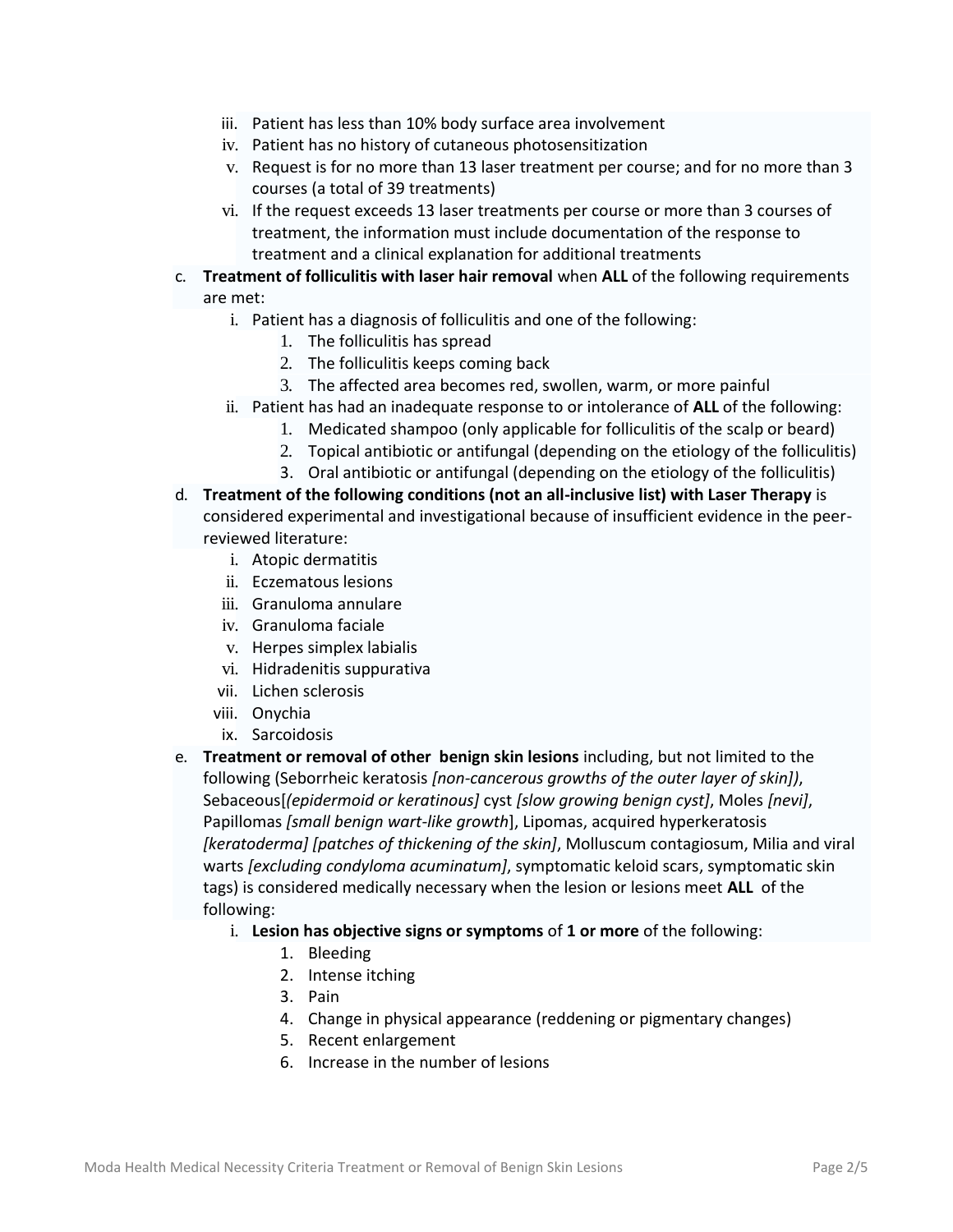- 7. The lesion is in a position that is subject to recurrent physical trauma and there is documentation that such trauma has in fact occurred (i.e. waist area, bra line, etc.)
- 8. The lesion impairs physical function (i.e. visual impairments, obstruction of an orifice)
- 9. The lesion has physical evidence of inflammation; (e.g., purulence, oozing, edema, erythema, etc.)
- 10. A prior biopsy suggests or is indicative of pre-malignancy (i.e. dysplasia)
- 11. The lesion appears to be pre-malignant with a clinical uncertainty as to the diagnosis; particularly where malignancy is a realistic consideration based on the lesion's appearance, strong family history of melanoma, dysplastic nevus syndrome or prior melanoma.
- ii. Treatment and/or removal of other benign skin lesions includes **1 or more** of the following **procedures**:
	- 1. Cryotherapy (super-freezing tissue)
	- 2. Electrosurgery
	- 3. Excision
	- 4. Shave Excision
	- 5. Biopsy
	- 6. Steroid injections
- iii. Removal of benign skin lesions for reasons **OTHER** than those listed above as medically necessary are considered to be cosmetic and **NOT** covered.

## III. Information Submitted with the Prior Authorization Request:

- 1. Medical records maintained by the physician must clearly and unequivocally document the medical necessity for lesion removal
- 2. Documentation must contain a written description of each treated lesion in terms of location, and physical characteristics
- 3. A record of statement of a specific diagnosis

| <b>Codes</b> | <b>Description</b>                                                                        |  |
|--------------|-------------------------------------------------------------------------------------------|--|
| 11200-11201  | Removal of skin tags, multiple fibrocutaneous tags, any area; code range                  |  |
| 11300-11313  | Shaving of epidermal or dermal lesions; code range                                        |  |
| 11400-11446  | Excision, benign lesions; code range                                                      |  |
| 17000-17004  | Destruction, (eg, laser surgery, electrosurgery, cryosurgery, chemosurgery, surgical      |  |
|              | curettement), premalignant lesions (eg, actinic keratoses); code range                    |  |
| 17110-17111, | Destruction, (eg, laser surgery, electrosurgery, cryosurgery, chemosurgery, surgical      |  |
| 17250        | curettement), of benign lesions other than skin tags or cutaneous vascular lesions; code  |  |
|              | range                                                                                     |  |
| 96920        | Laser treatment for inflammatory skin disease (psoriasis); total area less than 250 sq cm |  |
| 96921        | Laser treatment for inflammatory skin disease (psoriasis); 250 sq cm to 500 sq cm         |  |

### IV. CPT or HCPC codes covered: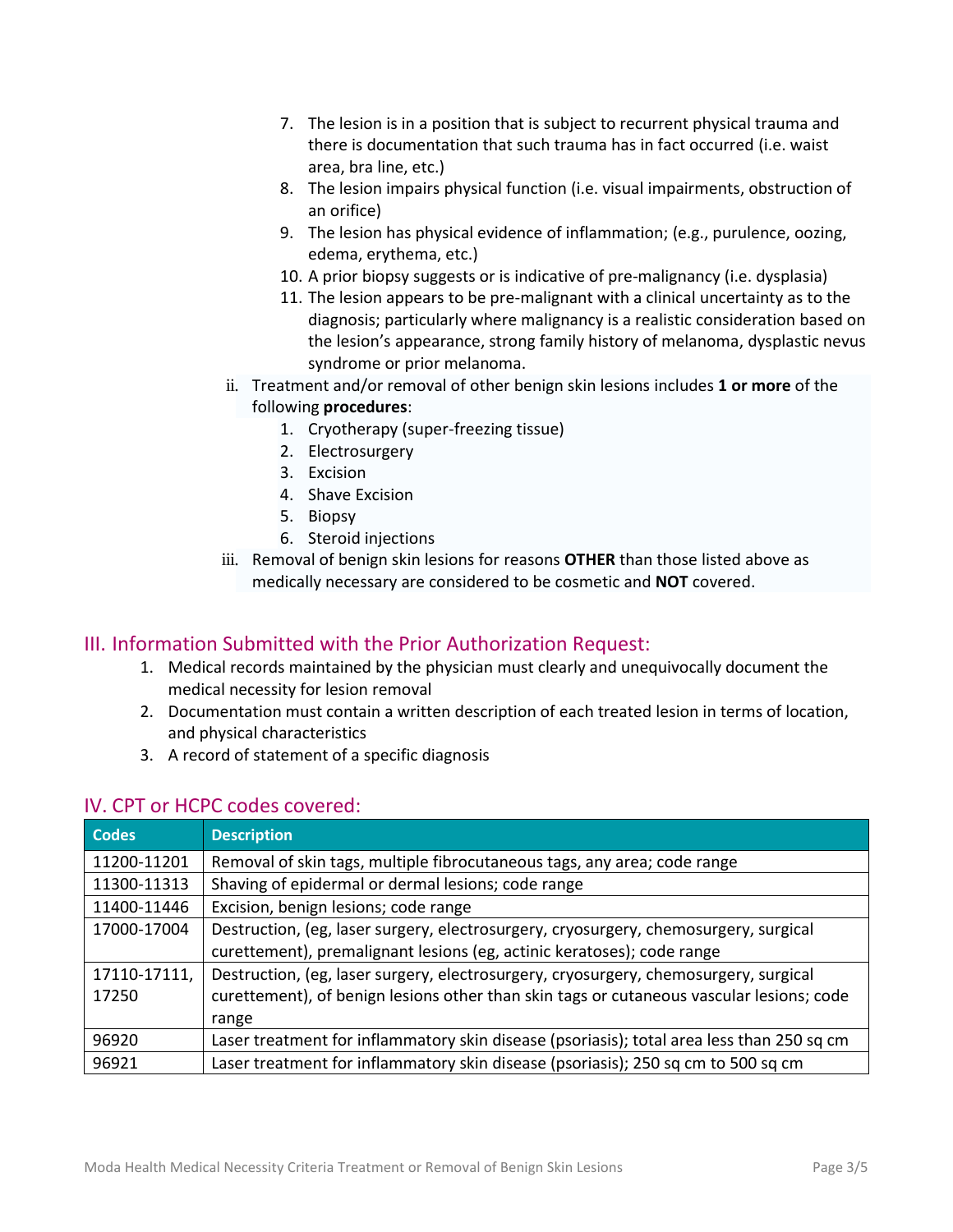## V. CPT or HCPC codes NOT covered:

| <b>Codes</b> | <b>Description</b> |
|--------------|--------------------|
|              |                    |
|              |                    |

### VI. Annual Review History

| <b>Review Date</b> | <b>Revisions</b>                                                               | <b>Effective</b><br><b>Date</b> |
|--------------------|--------------------------------------------------------------------------------|---------------------------------|
| 10/2016            | New criteria: Adopted from CMS and MCG guidelines                              | 1/1/2017                        |
| 10/25/2017         | Annual Review: Updated to new template; reformatted to separate actinic        | 10/25/2017                      |
|                    | keratosis                                                                      |                                 |
| 10/24/2018         | Added surgical curettement and chemosurgery                                    | 10/24/2018                      |
| 04/24/2019         | Removed wart removal guideline, added steroid injections to treatment          | 04/24/2019                      |
|                    | procedures                                                                     |                                 |
| 10/23/2019         | Update: Codes 11200-11201 indicated as covered codes.                          | 11/01/2019                      |
| 1/22/2020          | Update: medical necessity review is not required for treatment or removal      | 1/22/2020                       |
|                    | of warts                                                                       |                                 |
| 03/25/2020         | Annual review: Added detailed criteria requirements for treatment of           | 04/01/2020                      |
|                    | folliculitis with laser hair removal. Added list of indications considered E&I |                                 |
|                    | for laser therapy                                                              |                                 |
| 03/24/2021         | Annual Review: No content change                                               | 04/01/2021                      |
| 03/23/2022         | Annual Review: No content change                                               | 04/01/2022                      |

### VII. References

- 1. Centers for Medicare & Medicaid Services, National Coverage Determination (NCD) for Treatment of Actinic Keratosis (250.4); Implementation Date 11/26/2001; Effective Date 11/26/2201; Accessed 10/12/2016
- 2. Centers for Medicare & Medicaid Services, Local Coverage Determination (LCD): Benign Skin Lesion Removal (Excludes Actinic Keratosis, and Mohs) (L33979); Noridian Healthcare Solutions, LLC; Effective Date 10/01/2015; Revision Effective Date 10/01/2016; Accessed 10/12/2016.
- 3. National Institutes of Health/U.S. National Library of Medicine; MedlinePlus; Skin Lesion Removal: Updated by: Kevin Berman, MD, PhD, Atlanta Center for Dermatologic Disease, Atlanta, GA. Review provided by VeriMed Healthcare Network. Also reviewed by David Zieve, MD, MHA, Isla Ogilvie, PhD, and the A.D.A.M. Editorial team. Review Date 3/26/2016.
- 4. James WD, Berger TG, Elston DM. Cutaneous laser surgery. In: James WD, Berger TG, Elston DM, eds. Andrews' Diseases of the Skin: Clinical Dermatology. 12th ed. Philadelphia, PA: Elsevier; 2016: chap 38.
- 5. UpToDate; Overview of benign lesions of the skin; Beth Goldstein, MD, Adam Goldstein, MD, MPH; access at [www.uptodate.com;](http://www.uptodate.com/) 2016 UpToDate
- 6. Li YH, Chen G, Dong XP, Chen HD. Detection of epidermodysplasia verruciformis-associated human papillomavirus DNA in nongenital seborrhoeic keratosis. Br J Dermatol 2004; 151:1060.
- 7. Wood LD, Stucki JK, Hollenbeak CS, Miller JJ. Effectiveness of cryosurgery vs curettage in the treatment of seborrheic keratoses. JAMA Dermatol 2013; 149:108.